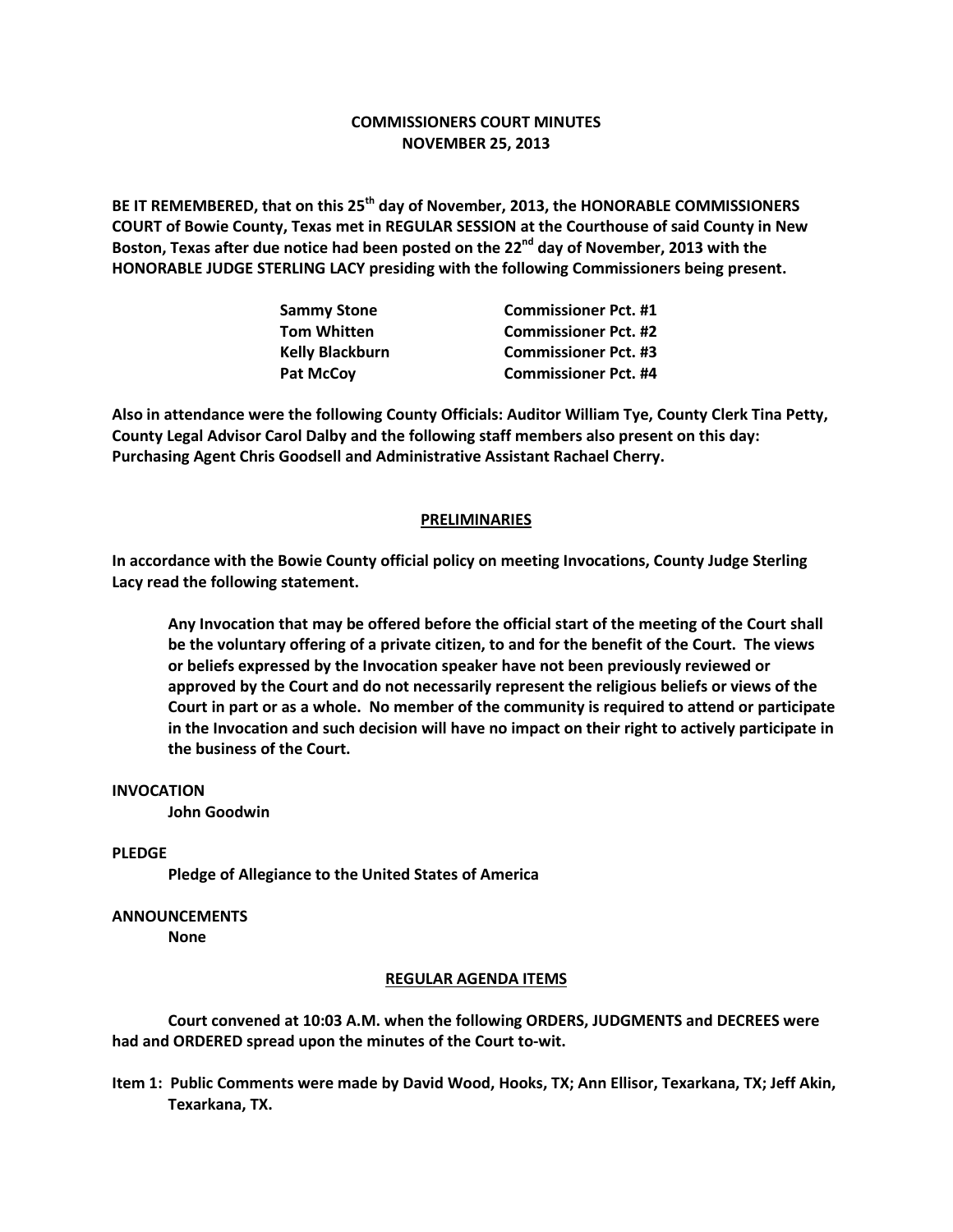- **Item 2: Commissioner Pat McCoy responded to Public Comments.**
- **Item 3: Mr. Ken Kunkel was recognized for receiving the Officer Appreciation Award from the Texas Veteran's Commission.**
- **Item 4: On this 25th day of November, a motion was made by Commissioner Pat McCoy and duly second by Commissioner Tom Whitten to approve the schedule for public hearing and final deliberation on the application of R2 Oil for the Texas Capital Fund Grant. Motion was put to a vote and all voted aye and none opposed. Motion carried.**
- **Item 5: On this 25th day of November, 2013, a motion was made by Commissioner Pat McCoy and duly second by Commissioner Kelly Blackburn to cast all 835 votes for Ron Riddle (for Board of Directors for the Bowie Central Appraisal District for the 2014-2015 term). Motion was put to a vote and all voted aye and none opposed Motion carried.**
- **Item 6: On this 25th day of November, 2013, a motion was made by Commissioner Kelly Blackburn and duly second by Commissioner Tom Whitten to approve a Resolution by the Bowie Central Appraisal District requesting the resale of property acquired at a delinquent tax sale for property located at 3212 County Road 4251, more specifically described in the attached Resolution and referenced as Exhibit A. Motion was put to a vote and all voted aye and none opposed. Motion carried.**
- **Item 7: On this 25th day of November, 2013, a motion was made by Commissioner Sammy Stone and duly second by Commissioner Pat McCoy to approve the Resolution for resale of property located at Rt. 13 Box 487 Hwy. 59 (Bowie Central Appraisal District delinquent tax sale). Motion was put to a vote and all voted aye and none opposed. Motion carried.**
- **Item 8: On this 25th day of November, 2013, a motion was made by Commissioner Tom Whitten and duly second by Commissioner Sammy Stone to approve a Resolution by the Bowie Central Appraisal District requesting the resale of property acquired at a delinquent sale for property located on Buchanan Rd., Texarkana, TX. Motion was put to a vote and all voted aye and none opposed. Motion carried.**
- **Item 9: On this 25th day of November, 2013, a motion was made by Commissioner Pat McCoy and duly second by Commissioner Kelly Blackburn to approve a Resolution by the Bowie Central Appraisal District requesting the resale of property located at 760 Hadaway, New Boston, TX. Motion was put to a vote and all voted aye and none opposed. Motion carried.**
- **Item 10: There was discussion regarding the financial conditions of Bowie County. No action taken on this item.**